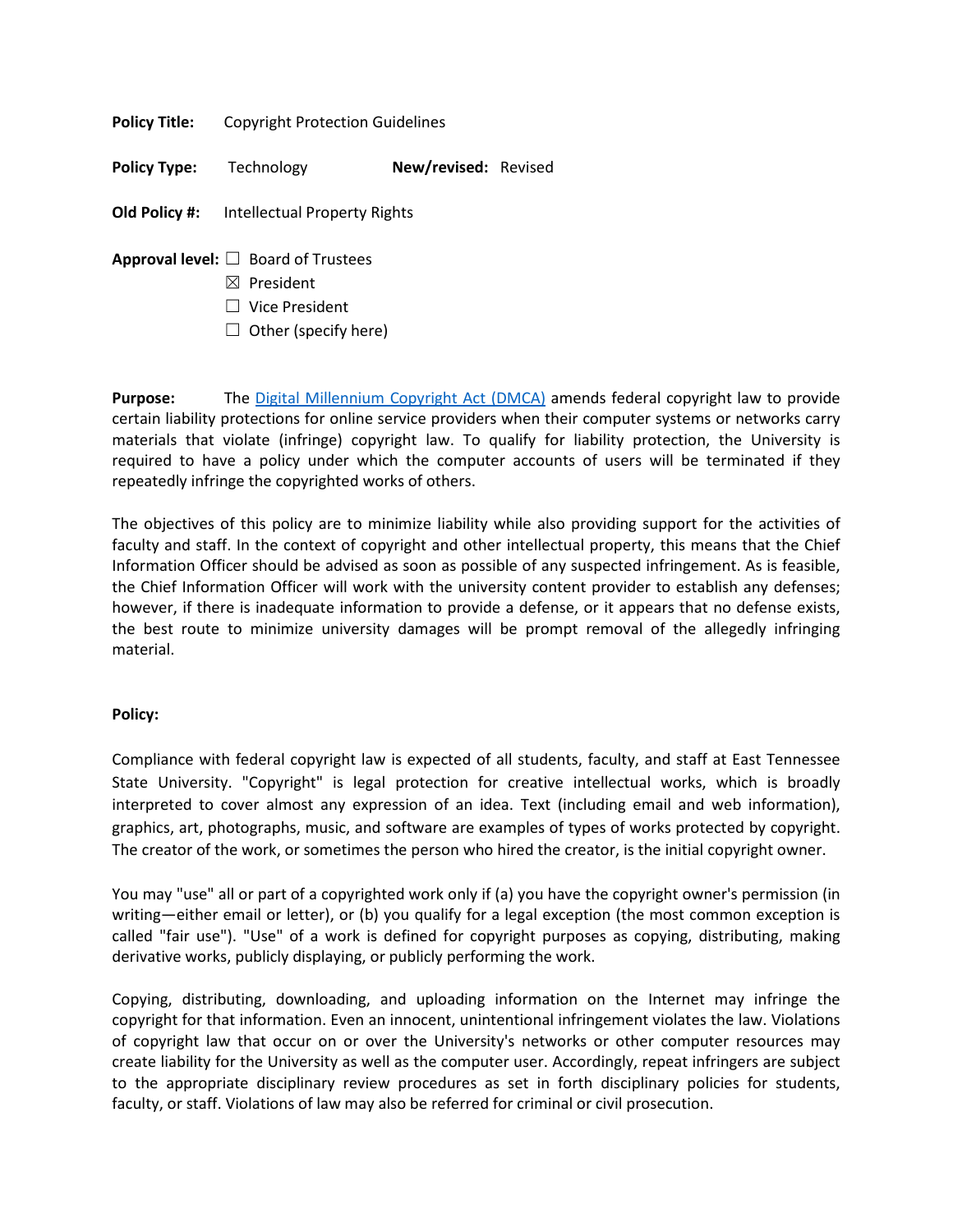The University has a legal duty to insure that official web sites, official email, and other official communications and expressions do not violate the intellectual property rights of third parties. The most common intellectual property rights found on the Internet involve copyright and trademark/service marks.

"Official" web sites and communications include those that are funded or otherwise sponsored by the University for a university purpose, or which are created by an employee or agent of the University who is acting within the authorized scope of employment or agency on behalf of the University (e.g., posting course materials on the web for educational use of enrolled students).

Removal of official university content, especially course materials, can be harmful to academic freedom, to teaching effectiveness, and to the University's educational mission. Therefore, faculty and staff are encouraged to secure copyright permission, a license, or a legal basis for use of someone else's intellectual property before using the material.

# **Procedures**

Notice and Counter Notice for material that may infringe on Intellectual Property Rights

Notice: A copyright owner, or person acting for the owner, must provide the University's designated agent, the Chief Information Officer, with written notice that information residing on the University's computer systems or networks is an infringement of the copyright. The notice requirement also applies to information in system cache and to information location tools (e.g., hypertext links) that infringe copyright.

[Note: if a person working for the University has independent knowledge of a copyright violation on a University computer system or network, the University may have a duty to remove the infringing material. This is true even if there is no "notice" from the copyright owner. Therefore that person should report the violation to the Chief Information Officer as soon as possible.]

The University has "notice" of possible infringement when a third party advises a university official that there is an infringement, or when it appears to a university official that material is likely to be infringing based on the circumstances (e.g., copies of nationally syndicated cartoons appear on a university web site without any statement of copyright permission).

When the University has notice of a possible intellectual property infringement in official universityprovided content, it will in good faith:

- Attempt to establish who truly owns the copyright (or other intellectual property) through consultation with the author of the University content and the party claiming ownership.
- Attempt to determine if any legal defense (e.g., "fair use") exists to allow the material to be used by the University.
- Attempt to negotiate a permission or settlement if it appears that the content is infringing or if it appears that settlement is preferable to litigating an unclear claim. If permission or settlement is not feasible and it appears that the material is infringing, the University will promptly remove the material and the designated agent will notify the computer user and the person who complained of infringement.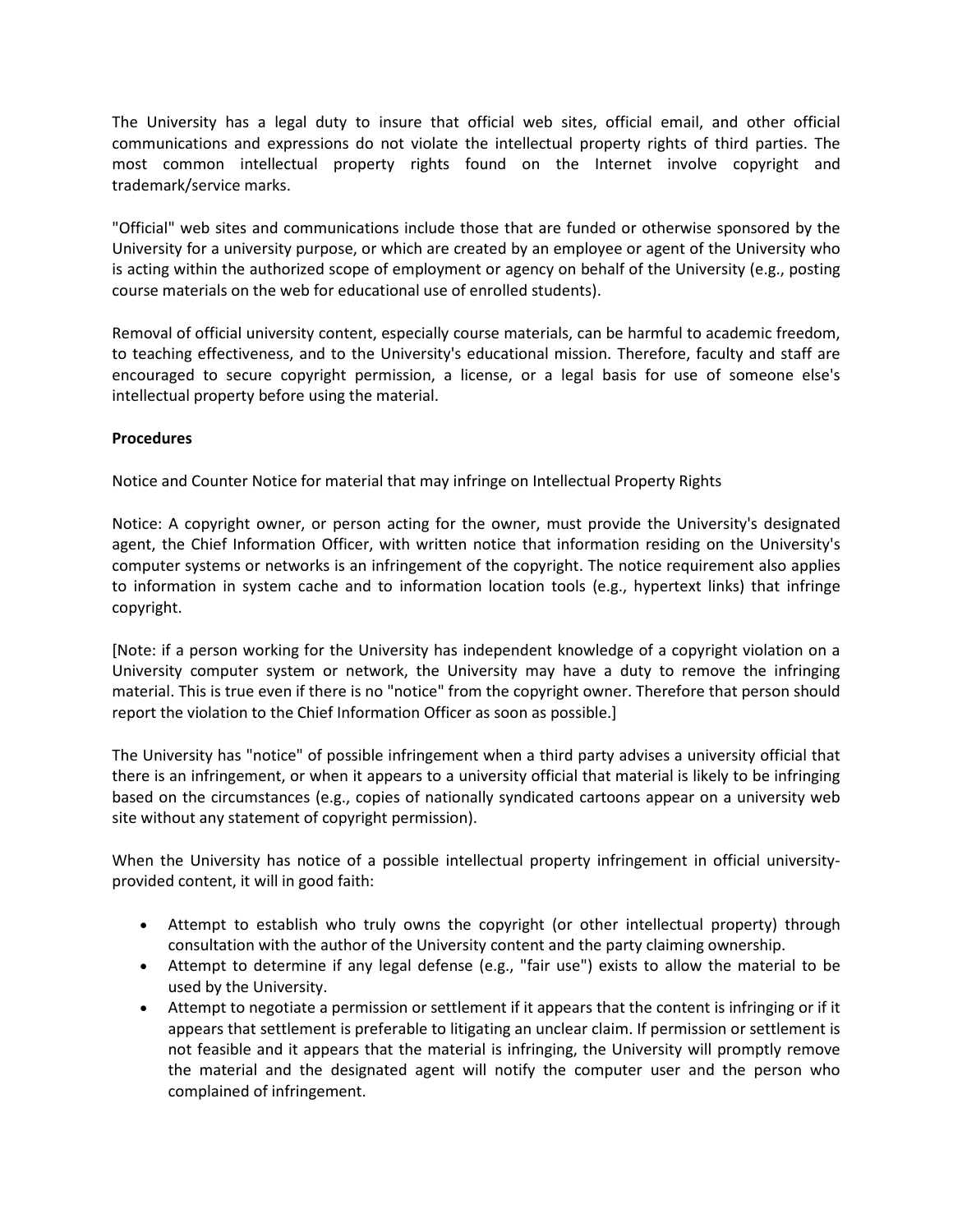• Determine if any disciplinary action is appropriate against the person who posted infringing content. In the case of repeated infringement or bad faith infringement, disciplinary action may include suspension or termination of computing privileges, disciplinary review, termination of employment, and/or legal action.

# **The TEACH Act**

The Technology, Education, and Copyright Harmonization Act (TEACH) of 2002 updated federal copyright law to facilitate digital education use of materials without requiring copyright permission, subject to several conditions. TEACH says it is not copyright infringement for teachers and students at an accredited, nonprofit educational institution to transmit performance and displays of copyrighted works as part of a course if certain conditions are met. If these conditions cannot be met, permission from the copyright holder must be obtained.

What is permitted: Performances of non-dramatic literary works or performances of non-dramatic musical works or performances of reasonable portions of any other work or display of any other work in an amount comparable to that typically displayed in a live classroom setting.

What is not permitted: Digital education works (works produced or marketed primarily for performance/display as part of mediated instructional activities transmitted via digital networks) or unlawful copies (copies you know or reasonably should know were not lawfully made or acquired).

When can copyrighted materials be used: By, at the direction of, or under the actual supervision of an instructor, and as an integral part of a class session, and as part of systematic mediated instructional activities, and directly related and of material assistance to the teaching content.

How can the materials be used: Transmission made solely for and reception limited to (as technologically feasible) students enrolled in that course, and downstream controls instituted: technological measures that reasonably prevent retention in accessible form for a class session and unauthorized further dissemination in accessible form, and no interference with the copyright holder's technological measures that prevent such retention and dissemination.

Institutional requirements: The institution must promulgate copyright policies and provide information about copyright and promote copyright compliance and provide notice to students that course materials may be copyrighted.

Questions regarding this policy and notice of any possible infringement should be directed to:

### **Karen D. King, Ph.D.**

Chief Information Officer Information Technology Services East Tennessee State University Box 70728

Johnson City, TN 37614 423.439.7000